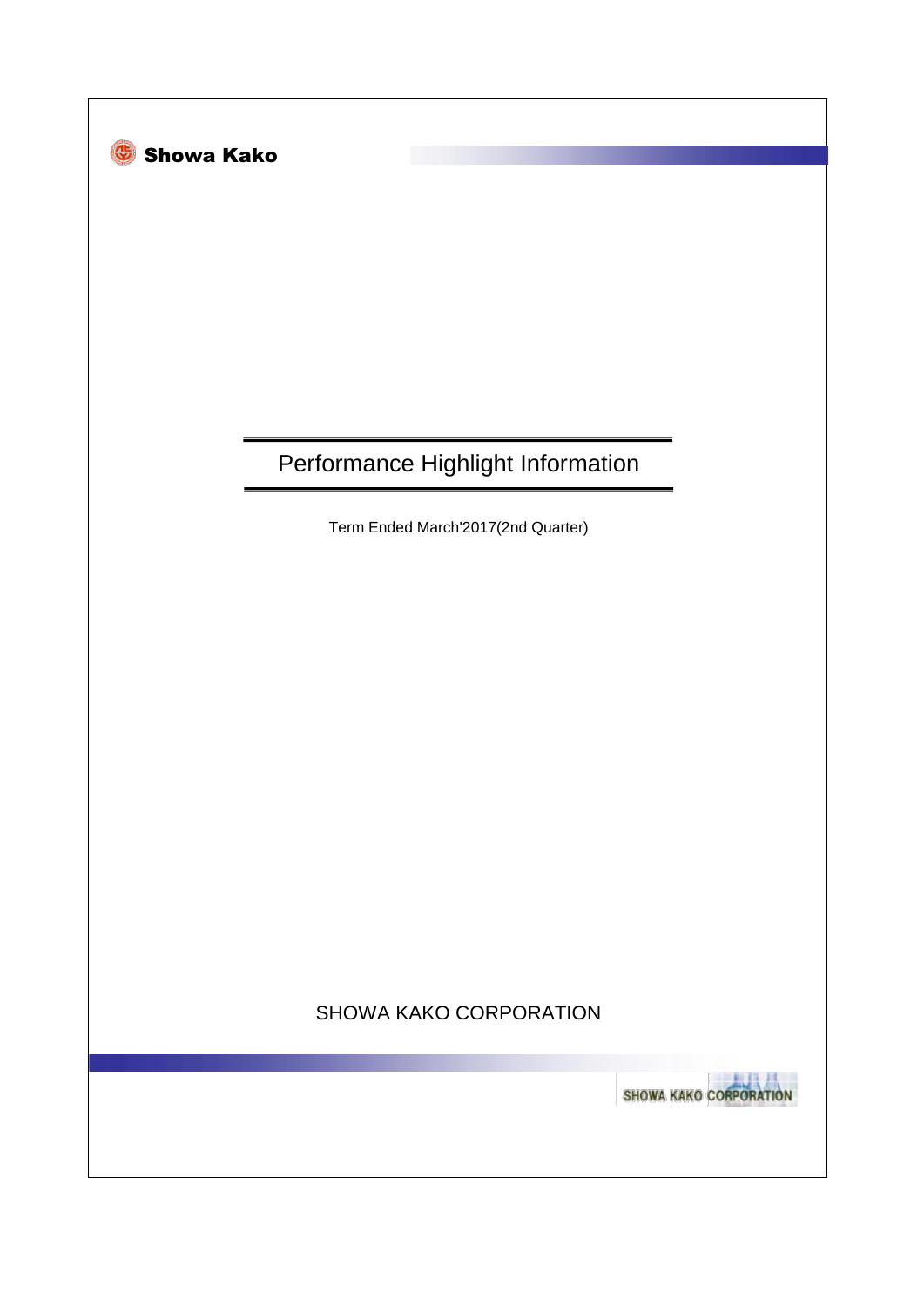







SHOWA KAKO CORPORATION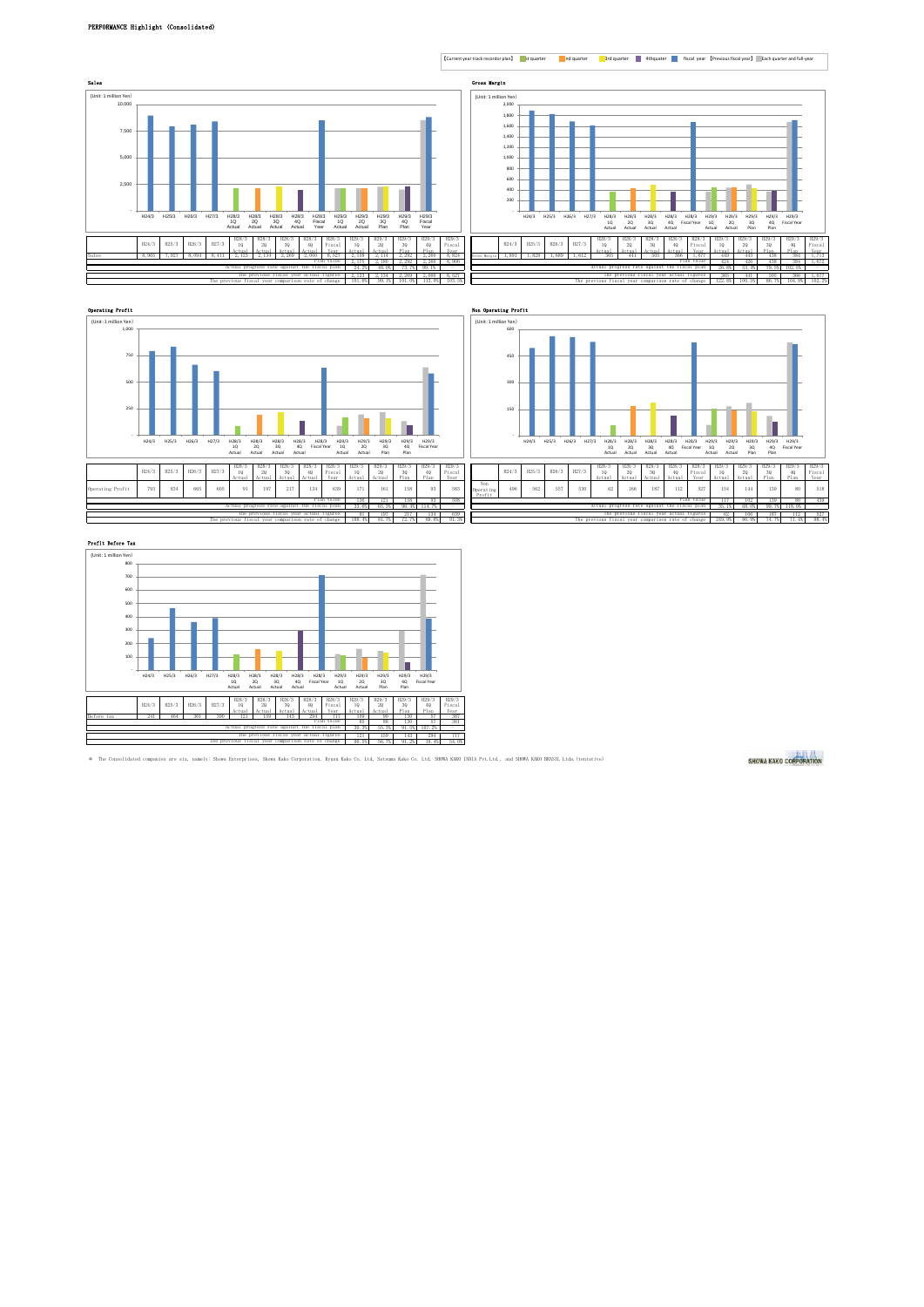





SHOWA KAKO CORPORATION